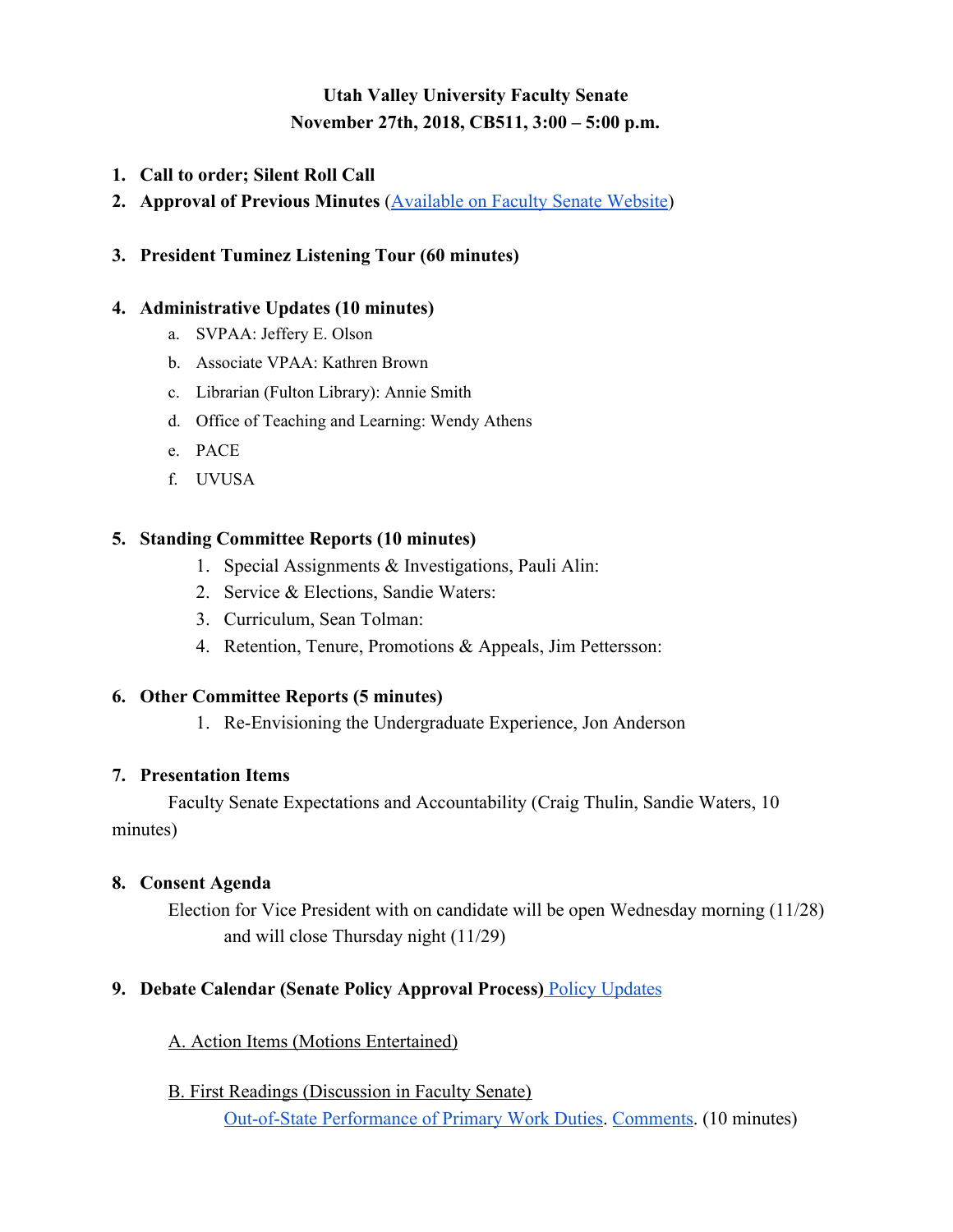#### C. Informational Items (Coming to next Faculty Senate meeting)

[Policy 541:](https://policy.uvu.edu/getDisplayFile/5750db2e97e4c89872d95648) Student Code of Conduct. Sponsor: Kyle Reyes, Steward: Ashley Larsen. [Comment on Policy 541.](https://docs.google.com/document/d/1U8MSgP9wmIEG70U1e1K3bDMT6i1yUIy20QEeOh27x0g/edit?usp=sharing)

[Policy 636:](https://policy.uvu.edu/getDisplayFile/5750db2e97e4c89872d95648) Research Ethics and Compliance. Sponsor: Jeff Olson, Steward: Dan Fairbanks. [Comment on Policy 636](https://docs.google.com/document/d/1LTVREy-ASzFYr6xzc2GR2o4jICiJieIOVUi2eEPmT4U/edit?usp=sharing).

#### D. Progress to Further Stages (Informational Only)

[Policy 541:](https://policy.uvu.edu/getDisplayFile/5bedd0ef7b23736d542192e3) Student Code of Conduct (Temp Emergency). Sponsor: Kyle Reyes,

Steward: Ashley Larsen.

[Policy 636:](https://policy.uvu.edu/getDisplayFile/5bedd2467b23736d542192e4) Research Ethics and Compliance (Temp Emergency). Sponsor: Jeff

Olson, Steward: Dan Fairbanks.

Approved Guidelines: [Student Intervention Protocol](https://www.uvu.edu/policies/docs/uvu_student_safety_intervention_protocol_11-15-2018.pdf)

#### **10. Action Calendar**

#### A. Action Items (Motions Entertained)

Creation of Taskforce on Workload Questions. (Pauli Alin, 5 minutes)

#### B. First Responses (Discussion in Faculty Senate)

Writing Enriched (WE) Initiative - Graduation Requirement being delayed to clarify requirements and implementation plans in Senate and at AAC. (Elena Garcia, 10 minutes)

## C. Informational Items (Coming to next Faculty Senate meeting)

Placement of the General Education Committee (Standing Committee of Faculty Senate, Sub Committee of Curriculum, Faculty Senate Committee, etc.) - Held at information Item stage at the request of the GE Committee.

#### **11. Announcements**

[UVUSA Wolverine of the Week](http://bit.ly/wolverineofweek) - UVUSA is asking faculty for nominations.

- Academy Awards are open for design and for delivery. [Nominations](https://www.uvu.edu/otl/faculty/otlacademyawards.html) due on January 14th.
- Teaching 4 Learning conference at USU on March 21-22 - [RFP is open](https://empowerteaching.usu.edu/conferences/T4L2019) through December 10th.
- Technology Conference on February 8th Virtual Reality keynote by Armen Ilikchyan and Elena Laricheva

Pathway 3 Spring cohort - if interested, contact [Trevor.Morris@uvu.edu](mailto:Trevor.Morris@uvu.edu).